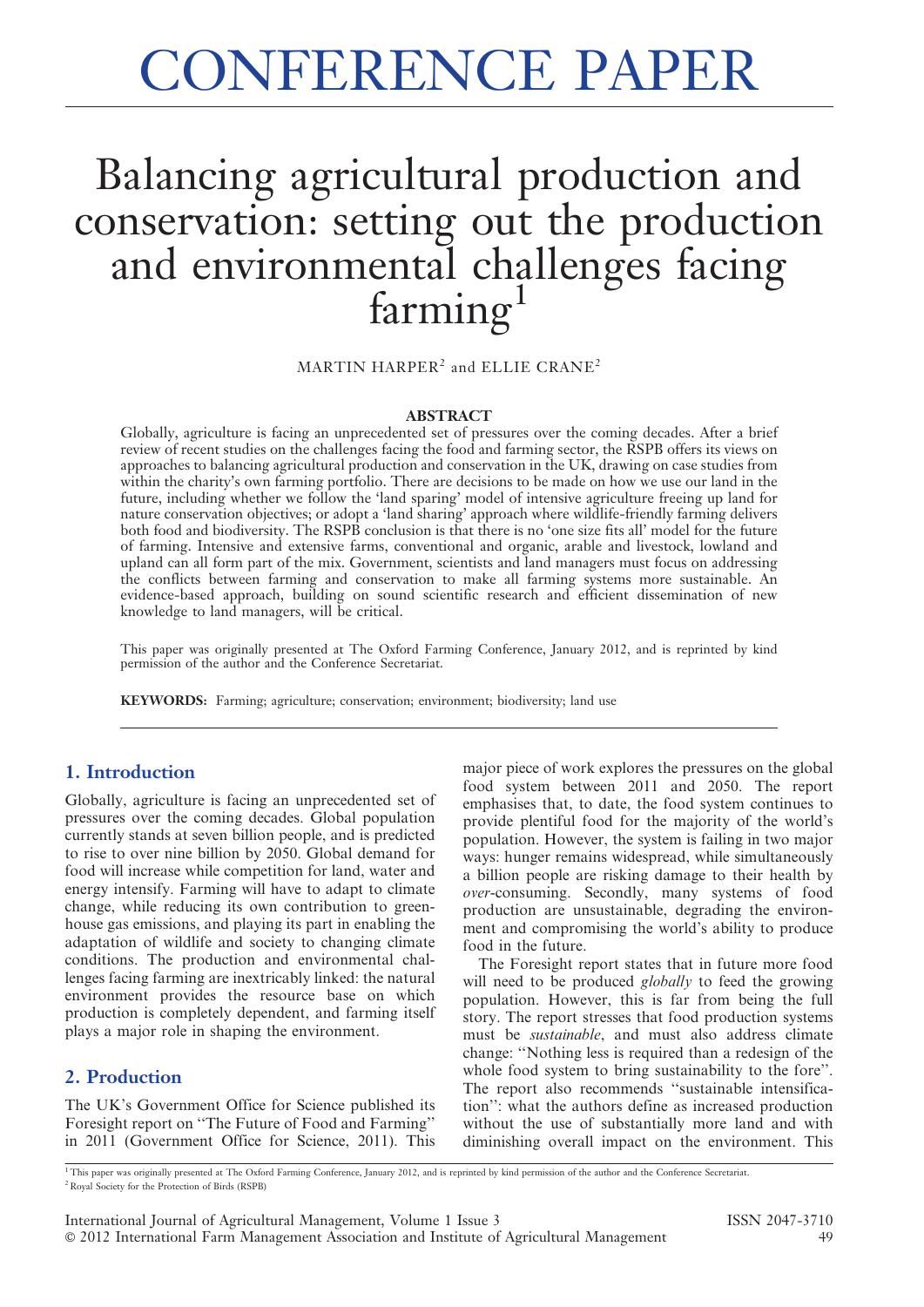raises the question of where in the world and how this 'intensification' can and should take place. While future advances in science and technology may be able to raise the upper limits of sustainable production, it is estimated that simply applying existing knowledge and technology could increase average yields two- to threefold in many parts of Africa. In developing countries, increasing the productivity of agriculture through sustainable farming systems using appropriate technology has the potential to lift people out of poverty through creating jobs, increasing incomes, reducing food prices and empowering socially excluded groups, as well as improving physical access to food. Although the term ''intensification'' is usually associated with high-input, high-technology farming, it can equally well be applied to an increase in yields through intensification of knowledge and labour input (an approach advocated by the Food and Agriculture Organisation  $(2011)$  and referred to by Phalan *et al*  $(2011)$ ).

Tackling food security will require addressing issues of waste and consumption. If current estimates are correct, halving the amount of waste we currently produce could reduce the food required by 2050 by an amount approximately equal to 25% of today's production. Changing people's diets through policy mechanisms is acknowledged to be difficult, but not impossible, and could play a significant role in achieving food security because different foods vary in the resources required for their production.

The Foresight report sets out the challenges facing the food system, and makes an extensive set of policy recommendations. As stated in the report: ''The solution is not *just* to produce more food, or change diets, or eliminate waste.'' Sustainable intensification (where this term is not restricted to increasing artificial inputs but can include a shift to more knowledge- or labour-intensive systems) certainly seems to be a desirable approach in those parts of the world where productivity is currently extremely low. Many more expert than I have questioned whether there is any real potential to sustainably increase yields further in highinput systems such as those dominant in many parts of the UK, or indeed whether this is necessary to improve global food security, certainly in the next 20 years.

#### 3. Environment

The Government Office for Science (2011) highlighted that ''many systems of food production are unsustainable''. The National Ecosystem Assessment, also published in 2011, paints a more detailed picture of the condition of the UK's ecosystems, including agricultural habitats. It states that enclosed farmland is a vital habitat in the UK in terms of food production and provision of cultural benefits, but even at current levels of production imposes important negative effects including greenhouse gas emissions, diffuse water pollution and losses to biodiversity. Food production is just one of a range of ecosystem services farmland can provide. In the past, policies that encouraged farmers to maximise food production have led to an increase in external environmental costs and a decrease in the other ecosystem services provided. For example, levels of carbon stored in arable and horticultural soils fell between 1998 and 2007, while populations of some pollinating insects such as honeybees are known to have declined significantly. Some environmental impacts of farming, such as non-carbon dioxide greenhouse gas emissions, ammonia emissions and nitrate pollution of waterways have been reduced (but not eliminated) since 1990, due to both improvements in farming practices and to a slowdown in the increase in total agricultural productivity.

Rockström et al (2009) attempted to define the "safe operating space'' for humanity with respect to the Earth's biophysical systems. The authors identified disruption to the nitrogen cycle and biodiversity loss as the two areas where we are most seriously exceeding our safe limits. Agriculture plays a key role in both of these areas and this needs to be addressed urgently.

The use of nitrogen fertilisers has allowed a growing world population, but has considerable adverse effects on the environment and human health. The European Nitrogen Assessment identified five key societal threats of reactive nitrogen: to water quality, air quality, greenhouse balance, ecosystems and biodiversity, and soil quality. A cost–benefit analysis concludes that the overall environmental costs of nitrogen pollution in Europe (estimated at  $\in 70$ – $\in$ 320 billion<sup>3</sup> per year at current rates) actually outweigh the direct economic benefits of nitrogen in agriculture (Sutton et al., 2011).

Declines in populations of wildlife associated with farmed land are well-documented. In the UK, as in Europe as a whole, farming is the dominant land use and biodiversity is inextricably linked with how this land is managed. Agriculture has shaped Europe's biodiversity over the centuries, with the result that many of Europe's most valued species and habitats today are dependent on the continuation of certain agricultural practices. Of the 231 habitat types of European interest targeted by the EU Habitats Directive, 55 depend on extensive agricultural practices or can benefit from them. Similarly, 11 targeted mammal species, seven butterfly species and 28 plant species depend on a continuation of extensive agriculture (Biala et al, 2010). All of these species will be detrimentally affected by further intensification of food production in these areas.

Changes in the countryside since the Second World War have been largely driven by policies targeted at increasing food production; in particular the Common Agricultural Policy. These changes can broadly be described as the intensification and specialisation of farms: removal of hedges, a shift from spring to autumnsown crops, increased use of synthetic fertilisers and pesticides, and a decline in mixed farming (farms incorporating both livestock and arable crops). While these policies were highly successful in their aim of increasing food production, an unwanted side-effect was a decrease over time in the diversity and quality of wildlife habitats within the farmed landscape (Robinson and Sutherland, 2002). The Common Agricultural Policy has undergone successive reforms and now includes protecting the environment among its objectives. The shift away from production subsidies and the creation of a Rural Development funding strand represented significant steps towards a

<sup>3</sup> \$95-\$430bn, or £60-£270bn (approximate conversion, February 2010)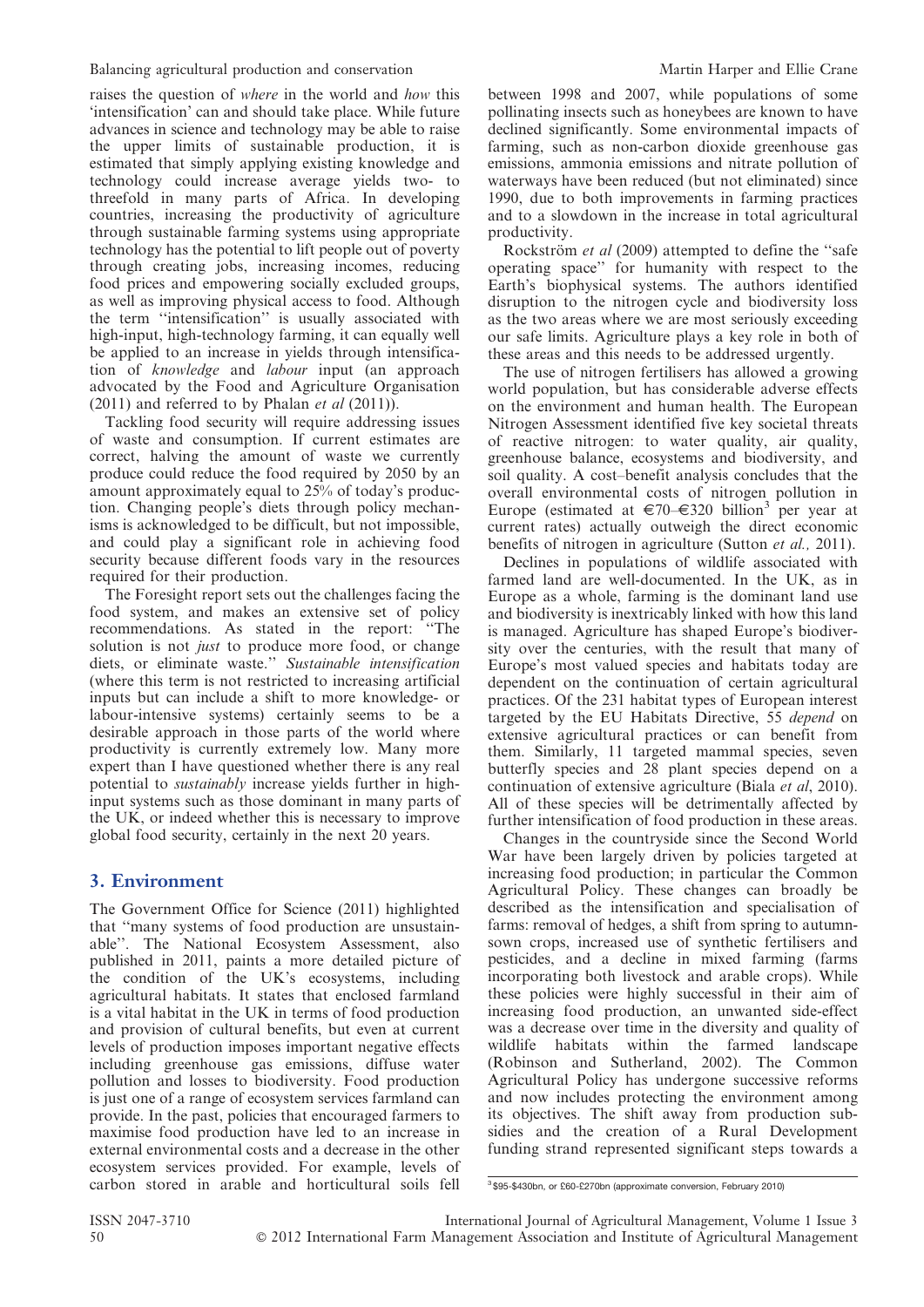more environmentally sustainable policy. In particular, targeted agri-environment schemes have helped farmers and land managers to achieve great improvements for biodiversity and the wider environment in some places (see for example Birdlife International, 2011). However, to date these improvements have not been enough to compensate for the preceding decades of intensification. Some species in some regions are increasing in response to wildlife-friendly measures put in place by farmers, but well-studied groups such as farmland birds and butterflies continue to decline across the farmed landscape as a whole. Between 1970 and 2010, populations of breeding farmland birds across the UK declined by  $50\%$  (Defra, 2011a), while in England between 1990 and 2009 populations of specialist farmland butterfly species declined by 39% (Defra, 2011b).

Butterflies and birds are indicators of the state of wider biodiversity, so a decline in these groups is taken as indicative of a wider decline in the species that make up agricultural ecosystems. The decline in farmland biodiversity represents a long-term threat to the productivity of agriculture. Biodiversity provides numerous services to farming, including pollination, pest control and nutrient cycling. The value of insect pollination services alone to UK arable farming has been estimated at £400 million ( $\in$ 470m, US\$635m)<sup>4</sup> per annum (POST, 2010). At least as important, although far less well understood, are the functions of soil. Soil is a living resource: its structure, organic content and fertility, its ability to store water or allow it to drain away, and its resistance to pest outbreaks, all depend on the organisms living in the soil. Agricultural management can have a profound effect on soil biodiversity. Inappropriate management such as overgrazing can damage soil biodiversity, with a resultant decline in the services provided by the soil, while good management practices like appropriate crop rotations can enhance soil biodiversity (Turbé et al., 2010). The precise relationships between biodiversity levels and provision of these ecosystem services are imperfectly understood, which makes it all the more important to halt biodiversity loss as a matter of urgency, rather than risk the collapse of agricultural ecosystems or the loss of key species if declines continue.

The extent to which biodiversity is valued by society, both for its economic and its intrinsic worth is reflected in policy. The UK Government has signed up to a series of legal commitments and policy aspirations regarding the protection and restoration of biodiversity. As a party to the Convention on Biological Diversity, the UK agreed in October 2010 to a new set of goals and targets for the protection of biodiversity globally (Convention on Biological Diversity Conference of the Parties 10, 2010). At the European level, a new target was adopted in March 2010: 'Halting the loss of biodiversity and the degradation of ecosystem services in the EU by 2020, and restoring them in so far as feasible, while stepping up the EU contribution to averting global biodiversity loss.' EU biodiversity targets are partly delivered through a range of legislative measures, which place obligations on Member States to protect biodiversity and the natural environment. The Birds Directive (Directive 2009/147/EC) and Habitats Directive (Council Directive 92/43/EEC on the Conservation of natural habitats and of wild fauna and flora) provide a legally binding framework for the conservation and management of biodiversity in Europe. Government has set out its own ambitions for the UK in the Natural Environment White Paper: ''We will work to improve the quality of our natural environment and will aim to halt the decline in habitats and species, degradation of landscapes and erosion of natural capital.'' (Defra, 2011c)

In summary, now is an extremely challenging time for agriculture. Many current food production systems are unsustainable, and the environmental degradation they are causing is in itself a critical threat to food security (Government Office for Science, 2011). Food systems must urgently be made more sustainable, and declines in farmland wildlife are one issue that must urgently be addressed.

### 4. Approaches to balancing agricultural production and conservation

A variety of tools is deployed in the UK to meet environmental objectives. These may involve designating areas where conservation objectives are to be prioritised (such as Natura 2000 sites, Sites of Special Scientific Interest, Local Wildlife Sites etc); or attempting to influence land management outside of these protected areas through mechanisms such as agrienvironment schemes. In the latter case, these efforts may be targeted within certain geographic areas to address a particular environmental need. For example, Catchment Sensitive Farming is an English government initiative that delivers support and advice to farmers within priority river catchments to reduce diffuse pollution from agriculture<sup>5</sup>.

To address resource protection issues, it is usually necessary to implement measures in specific places within the farmed landscape; such as bringing fragile soil under appropriate management, stopping a point source of pollution, or introducing buffer zones to protect a waterway from diffuse pollution. In the case of biodiversity conservation, there may be more choice about where and how to target action. If the UK is to meet the needs of both agricultural production and conservation, society will need to consider how to optimise its use of land.

One theoretical model of how to make land use decisions, that attempts to address both production and biodiversity needs with maximum efficiency, is ''land sparing". The idea behind "land sparing" is that yields should be optimised on existing agricultural land, allowing other land to be ''spared'' for conservation objectives. This requires sustainable intensification, discussed above. The contrasting approach is known as ''land sharing''; attempting to meet both agricultural and conservation objectives from the same parcel of land through 'wildlife friendly farming'. A recent study compared the two approaches at study sites in India and

<sup>4</sup>Approximate conversions, February 2012,

<sup>5</sup> See Natural England: http://www.naturalengland.org.uk/ourwork/farming/csf/default. aspx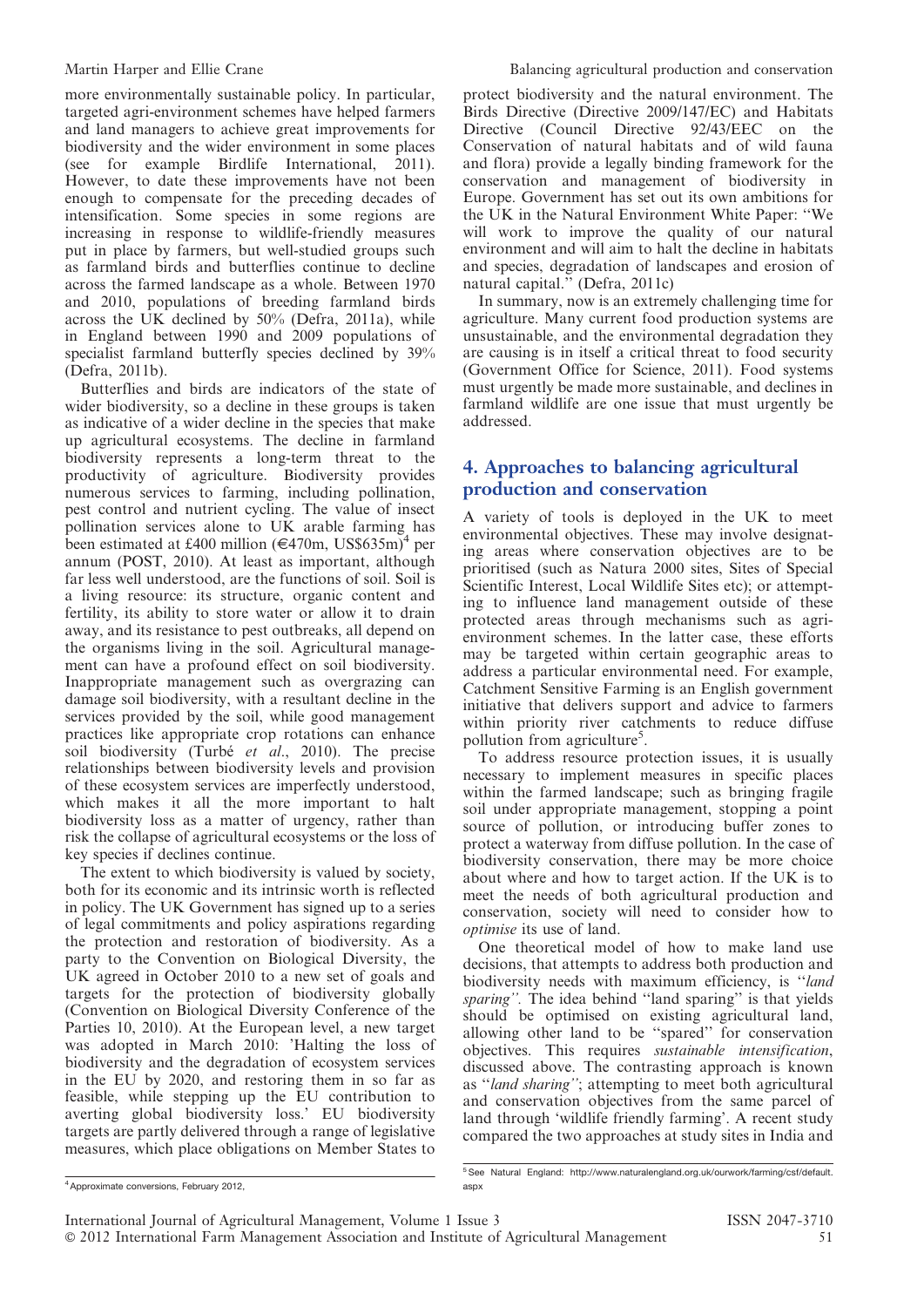#### The story of the turtle dove

Agri-environment schemes have brought some notable successes in reversing biodiversity declines in some places. For some species, however, populations have yet to show signs of recovery despite continuing efforts by farmers and conservation organisations. This could suggest that the right things are not being done for this species, they are not being done over a large enough area, or that there are other factors at work preventing population recovery. The turtle dove is one such species.

Turtle doves are birds of arable and mixed farmland, within the UK mostly seen in southern and eastern England. They have declined severely across Europe from the 1970s onwards, and have disappeared from many places where they had previously been common. The UK population declined by about 90% between 1967 and 2008 (Baillie et al., 2010). Conservation effort in the UK has included maintaining the mature hedgerows and scrub they need for nesting. However, research has found that the breeding season is getting shorter, with about half the number of clutches and young produced per pair each year than formerly (Browne and Aebischer, 2004). It is likely that this drop in reproductive output is related to a shortage of favoured food – the seeds of certain weeds such as fumitory – that have declined in farmland and in the diet of turtle doves since the 1960s (Browne and Aebischer, 2003). Measures funded by agri-environment schemes exist to promote seed food availability on farmland, but these may not be providing the right kind of seed at the right time of year for turtle doves. Ongoing research is testing seed plots that provide key sources of food throughout the summer.

While the drop in young fledged alone is sufficient to explain the population decline, it may be only part of the picture. Turtle doves are migratory: they arrive in the UK in April to breed and leave by September. They winter in west Africa, gathering in huge roosts of up to 1 million birds. In Africa, as in the  $\tilde{U}K$ , they eat crop and weed seeds. Research shows that turtle doves are sensitive to agricultural changes in their wintering grounds: in years with high cereal production in west Africa, turtle dove survival rate was higher (Eraud et al., 2009). During their migration, turtle doves can be shot by hunters as they travel through the Mediterranean region. Climate change may also be a growing threat, for example leading to more frequent and severe droughts in regions they migrate through, and changes in their wintering grounds. Conservation scientists do not yet understand the relative importance of each of these factors in driving turtle dove decline; scientific research (including satellite tagging of birds) is ongoing.The story of the turtle dove illustrates that, in some cases, conservation objectives for UK farmland species may be only partially achievable within our borders. Like food security, species conservation must be addressed at multiple scales from local to global.

Ghana, where remnants of the natural forest vegetation are surrounded by farmland (Phalan et al, 2011). The study concluded that in this particular situation, land sparing was the better strategy: "both countries could produce more food with minimal further negative impacts on forest species if they were to implement ambitious programs of forest protection and restoration alongside sustainable increases in agricultural yield.''

As the authors state, this study ''is not enough to argue that land sparing is the optimal strategy for reconciling food production and biodiversity conservation everywhere and for all taxa.'' Indeed, even the theoretical applicability of the approach is entirely dependent upon what the starting point and specific species and habitat objectives are for biodiversity conservation. The authors are also at pains to point out that the success of the land sparing approach depends on proper implementation and systems to protect 'conservation areas' from both current and future production expansion: increasing yields on farmland does not in itself guarantee protection for other land against the expansion of agriculture. Other authors have raised further concerns about the land sparing model (Fischer *et al.*, 2011). Land sparing may not be appropriate in countries that lack the means to effectively protect wildlife areas but have a history of sustainable land sharing; in systems where both yields and biodiversity are high; where biodiversity depends on agriculture (a point also made by Wright et al., 2011); or where agricultural land is only suitable for non-intensive use (for example because of low rainfall or shallow soil). Much of the work to assess the efficacy of 'land sparing' approaches has, to date, ignored wider aspects of environmental protection, such as soil and water quality. Furthermore, it is not the case that society must choose between land sparing and land sharing to feed the world's population. There is a continuum of approaches to land management, and each situation should be assessed on its own merits rather than attempting to apply one particular model across the board.

Within the UK, it seems likely that a mixture of approaches will prove to be the most efficient use of land. Protected wildlife areas are a vital conservation tool, and if it is deemed necessary in future to increase agricultural production, this must not be achieved by expanding farming into wildlife areas. There would therefore be a case for increasing the productivity of existing farmland, where this can be done sustainably. However, there are sectors and areas where intensification would not be sustainable: in fact it would further exacerbate existing declines in environmental quality. For example, in the UK extensive livestock systems based on semi-natural grazing and low intensity grassland are associated with high levels of biodiversity (including species that are only found in these habitats) as well as providing other valuable services such as carbon sequestration in soils (RSPB, Birdlife International and European Forum on Nature Conservation and Pastoralism, 2011). Intensive livestock production, where livestock may be housed for a significant proportion of the time, does not provide these benefits. The negative environmental impacts of intensive systems may be significant and can extend well beyond the farm gate, in particular through growing crops for feed, both in the UK and abroad (Bartley et al., 2009). This is a clear case for adopting the land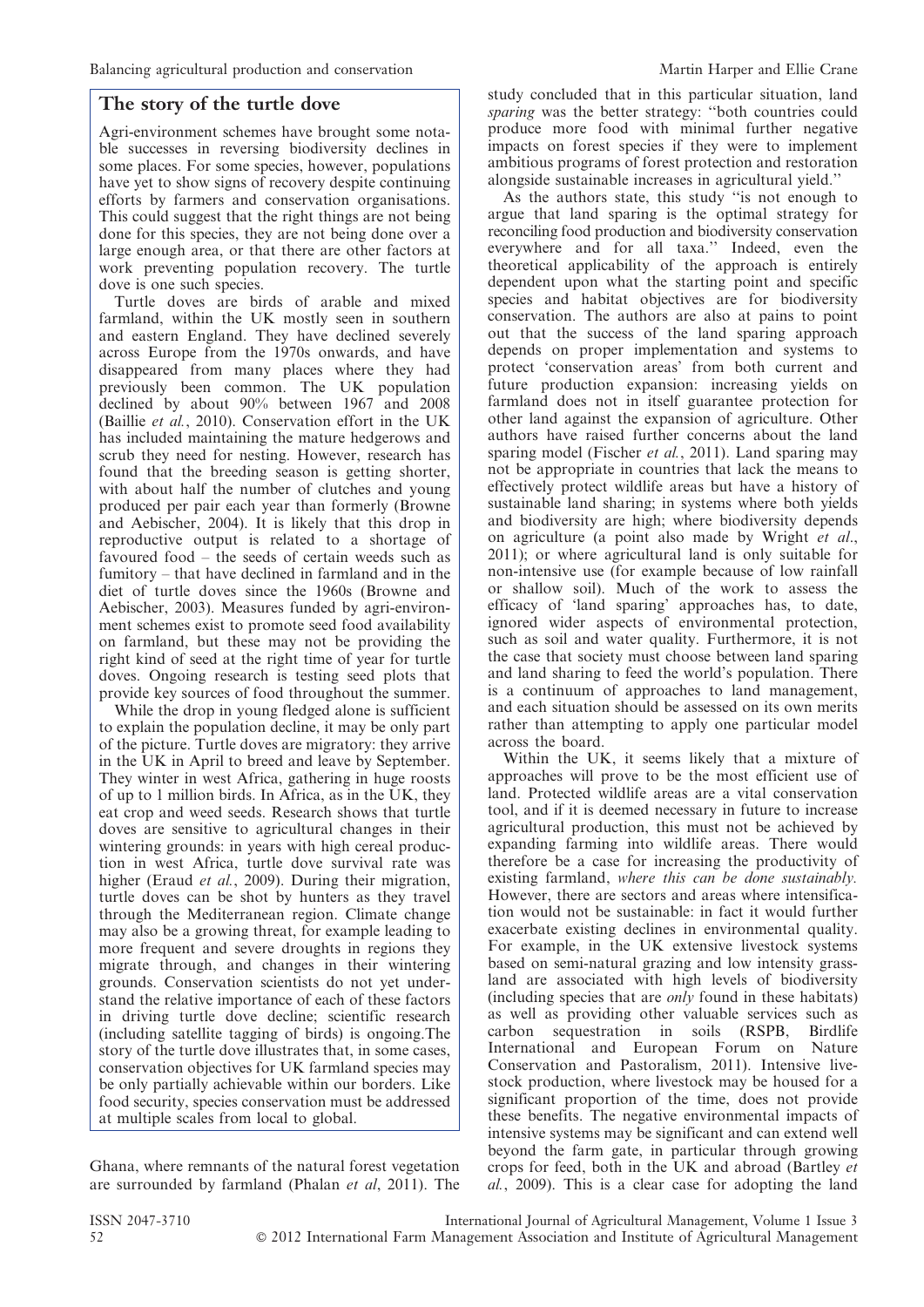Martin Harper and Ellie Crane **Balancing agricultural production and conservation** 

sharing model, where extensively grazed land provides food alongside other benefits, rather than attempting to pursue intensification.

Organic farming is sometimes cited as an example of land sharing. In terms of agricultural yield, there is much debate over the performance of organic compared to conventional farming. In general, however, the yields of organic farms are expected to be lower than their conventional equivalents in intensively farmed regions such as the UK (it should be noted that in developing countries, the adoption of organic techniques could lead to a significant increase in yields) (Erb et al., 2009). Organic farming can be beneficial for wildlife due to severe restrictions on the use of chemicals, and perhaps more importantly because of the emphasis on landscape diversity and the inclusion of fallow periods in rotations (Norton et al., 2009). Organic farming methods can also have benefits for resource protection, and for climate change mitigation through increasing carbon stores in the soil (Smith et al., 2011). Organic farming should be given consideration as one possible way of optimising production and environmental outcomes from the same land parcel.

Conventional farmland managed under 'broad and shallow' agri-environment agreements could be considered to fall somewhere between the 'land sparing' and 'land sharing' extremes. Some parts of the farm (for example hedgerows, field margins) are managed for biodiversity, while the majority of the land continues to be farmed with the aim of optimising agricultural yields (see the Hope Farm case study below). This approach can prove successful in delivering both food and biodiversity (as well as other benefits such as protecting water courses from pollution), particularly in an arable context, as demonstrated by Natural England (2009). Experience in the UK demonstrates that the success of this approach depends on appropriate management of the non-food producing areas to deliver optimum benefits for biodiversity: the quality of the habitat provided is important as well as the quantity.<sup>6</sup> This insight needs to be reflected in future agricultural policy. For example, one of the proposals currently being considered for the Common Agricultural Policy after 2014 is a requirement for arable farmers to keep at least 7% of their land as ''ecological focus area''. This could include land left fallow, terraces, landscape features and buffer strips.<sup>7</sup> Ecological focus areas could be considered as land sparing at a sub-farm scale. As with any application of the land sparing model, for this approach to be efficient it is vital to optimise the environmental benefits of the 'spared' land. In this case, this could be achieved by using agri-environment schemes to pay for positive management of the land designated as ecological focus area, rather than simply taking this land out of production and doing nothing further with it.

#### 5. Case study: Hope Farm

Agri-environment schemes support land managers in delivering environmental objectives alongside food production. By applying an appropriate mix of agrienvironment options, it is possible to provide sufficient high-quality habitat within the farmed landscape to allow wildlife to flourish, while keeping impacts on food production to a minimum. The RSPB has had some success in applying this approach on its own Hope Farm, an arable farm in Cambridgeshire. This case study demonstrates both what can be achieved within conventional farming systems, and the extent of the challenge still to be addressed.

The RSPB has owned Hope Farm since 1999. It is a 181 ha arable farm, managed using conventional (as opposed to organic) techniques, and in most respects is typical of farms in this part of Cambridgeshire. The farm is currently under a four-year rotation of wheat: spring beans: wheat: oilseed rape. It has been in an Entry Level Stewardship agreement since 2007. The agreement includes 1 hectare of wild bird seed mix, 0.9 hectares of nectar flower mix, 0.05 hectares of beetle bank and 100 skylark plots. In addition, the farm has 1.5 hectares of wild bird seed mix, 1 hectare of nectar flower mix, 2 hectares of sown wild flower headlands and an extra 20 skylark plots managed as Campaign for the Farmed Environment voluntary measures<sup>8</sup>. In all, about 8.5% of the arable area is currently out of production, under either agri-environment options or scientific research trials.

The RSPB's original objective in acquiring this farm was to develop, test and demonstrate farming techniques that produce food cost-effectively and benefit wildlife. Success to date has been encouraging. The farmland bird indicator, which continues to show a significant decline in farmland bird populations over the UK as a whole (Defra, 2011a), has increased by over 200% on Hope Farm since the RSPB took over management. In addition, ongoing monitoring suggests that butterflies, bumblebees, moths and fungi are benefitting from the way the farm is managed. Over the same period, crop yields have increased in line with other productive arable farms in the area, and compare very favourably with arable farms across England. The farm accounts, which are kept separate from the wider charity's accounts, are published annually on the RSPB's website and demonstrate that the farm is a profitable enterprise (RSPB, 2011).

Hope Farm's achievements to date demonstrate some success in delivering both food production and biodiversity objectives, through judicious use of agri-environment options combined with best practice in farm management. The RSPB, however, recognises that many challenges remain to be addressed to balance agricultural production and conservation on this farm. For example, the RSPB has assessed the ecological status of water bodies surrounding the farm as 'at risk', primarily from phosphate pollution. Measures are in place to reduce pollution in line with best practice for arable farms, but the RSPB is now investigating methods of further reducing diffuse pollution. In addition, the farm's carbon footprint was assessed in

 $6$ See for example the 'Farm4bio' project: farm-scale management of uncropped land for biodiversity. Online at http://www.hgca.com/content.output/3323/3323/Environment/ Biodiversity/Farm4bio%20farm-scale%20management%20of%20uncropped%20land% 20for%20biodiversity.mspx.

<sup>&</sup>lt;sup>7</sup> See Article 32 in Proposal for a regulation of the European parliament and of the council establishing rules for direct payments to farmers under support schemes within the framework of the common agricultural policy. European Commission, 2011. Online at http://ec.europa.eu/agriculture/cap-post-2013/legal-proposals/com625/625\_en.pdf. <sup>8</sup>See Campaign for the Farmed Environment: http://www.cfeonline.org.uk/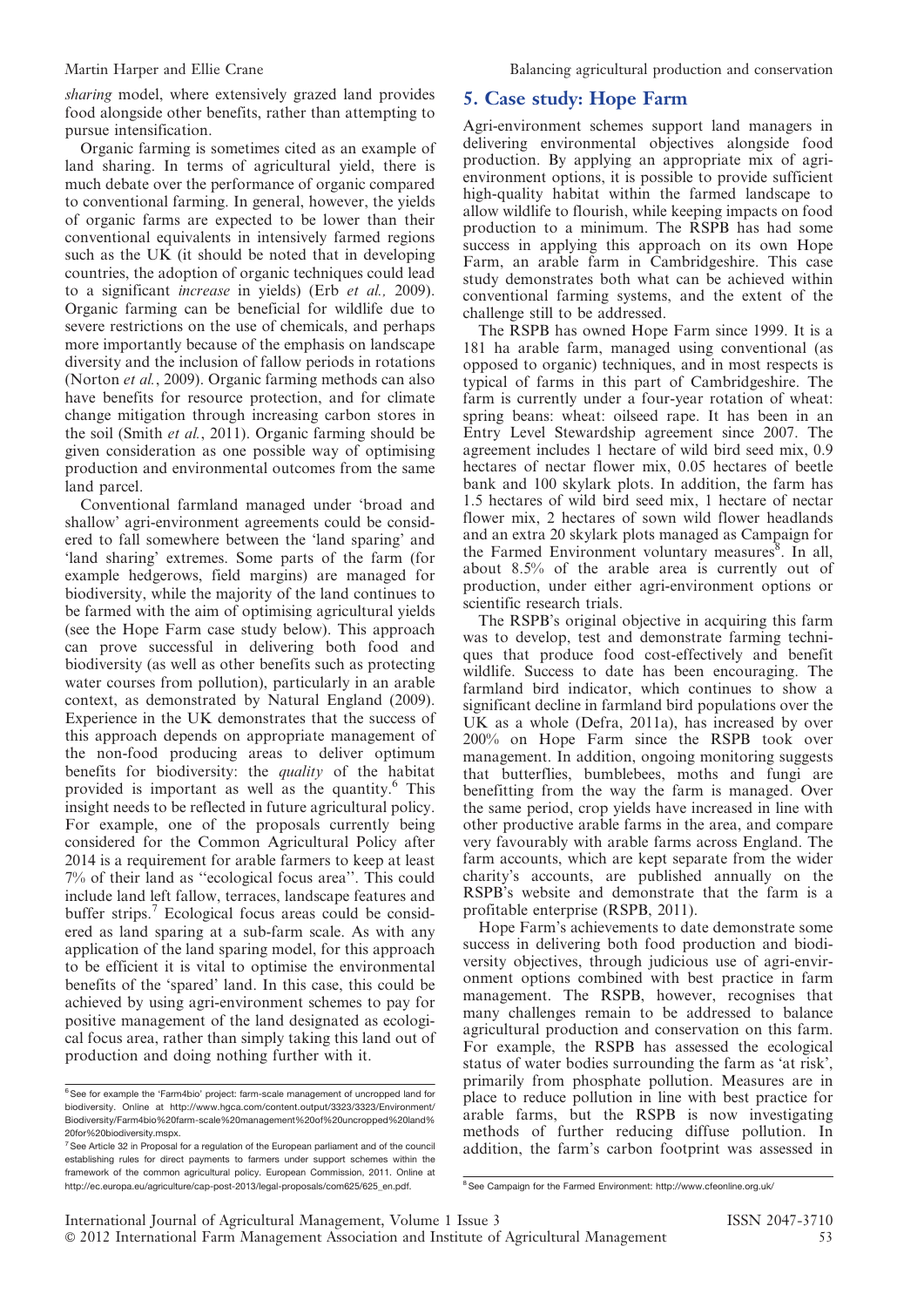Balancing agricultural production and conservation Martin Harper and Ellie Crane

2007. By far the biggest contribution to the farm carbon footprint arose from fertiliser applications, with emissions during both manufacture and application important. The report highlighted that cropping decisions made for both economic and biodiversity reasons in the past 10 years had the unintended positive consequence of reducing the farm's footprint. The RSPB has set an ambitious target of reducing emissions by 15% over 5 years.

Like all farmers, the RSPB is constantly faced with decisions on how to balance delivery of environmental public goods and yield – what is best for the farm's profit margin or production may not be best for the wider environment or food production over the longer term. The RSPB believes that agri-environment schemes, developed on the basis of sound scientific evidence, must continue to play a vital role in helping land managers to balance these objectives.

#### 6. Case study: Tarnhouse Farm

A key finding of the UK National Ecosystem Assessment (2011) was that to maximise the value we gain from our land, society needs to consider the delivery of all ecosystem services. Focusing too exclusively on food production can mean we do not get the best from the land in terms of total services provided. On places like Hope Farm, food production is optimised while minimising conflicts with other objectives, like biodiversity and water quality. In other farming systems, the overall value of the land is increased by prioritising functions other than food production.

The RSPB purchased Tarnhouse farm in the North Pennines in 2001. It is a working organic farm of 2041 hectares, with 92 breeding suckler cows and around 500 breeding ewes, and is managed by a tenant farmer. The farm forms part of the Geltsdale nature reserve and has several national and European conservation designations.

Tarnhouse is a mosaic of upland heath, blanket bog and rough grazing habitats. Since taking the farm on, the RSPB has made various changes including introducing cattle (the farm previously had only sheep), decreasing the intensity of heather grazing and rewetting some habitats. So far, the more varied structure created by cattle grazing has led to increases in breeding wader numbers. Black Grouse populations have increased from none in 2003 to 23 males in 2011, bucking the trend of decline in the North Pennines generally. Habitats have become more botanically diverse. Wildlife on the farm now includes black grouse, lapwing, whinchat, cuckoo, grasshopper warbler, otter, red squirrel, green hairstreak butterfly, small pearlbordered fritillary and dark-green fritillary.

Lying within the River Tyne catchment and with around two-thirds of the site based on peat soils, Tarnhouse is also important from both a water quality and carbon perspective. The site's heath and blanket bog is now recovering under current management, having been in unfavourable condition due to historic overgrazing with sheep.

By looking at *all* the functions this land can perform, it has been possible to increase the value of ecosystem services it provides. Although Tarnhouse is on land considered to be agriculturally marginal, it is now producing a wide range of valuable services including water quality, biodiversity and food, as well as being well on the way to becoming a net sequesterer and permanent store of carbon.

#### 7. What can government, farmers and conservation organisations do now in the UK?

All stakeholders recognise the extent of the challenges facing farming, although they may place a different emphasis on which challenges are most pressing, and on how they can best be addressed. As stated at the start of this paper, it must be recognised that the challenges of production and conservation are completely interlinked and we cannot address either one in isolation from the other. The Government recognised this in its commitment within the Natural Environment White Paper to ''bring together government, industry and environmental partners to reconcile how we will achieve our goals of improving the environment and increasing food production''.

To meet the challenges facing us, it will be necessary to bring farms that are currently under-performing up to best practice standards. This requires much more investment into agricultural research, with more focus on increasing the sustainability of productive farming systems and, critically, better communication of both existing and new science and technologies to the land managers 'on the ground'. We need to be looking across the organic-conventional divide for existing practices that can help address environmental and production challenges over the long term. New knowledge will be needed just to keep pace with the growing challenges, particularly climate change and associated impacts like the spread of new pests and diseases (Government Office for Science, 2011). However, agricultural research and development is underfunded and public investment in particular has stagnated since the 1970s in most regions (World Bank, 2007), particularly the developing world (International Fund for Agricultural Development, 2010). Private sector spending on R&D tends to be commercially orientated rather than being focused on maximising the benefits from agriculture to people and the environment, and is not a substitute for public investment. New technologies must be focused not just at increasing yields, but at addressing environmental challenge, at local and global levels. Rigorous testing for unintended environmental impacts also needs to be part of the package. The International Fund for Agricultural Development's Rural Poverty Report (2011) concluded that ''if sustainable intensification is to contribute effectively to increasing agricultural productivity, there needs to be greater research expenditure, and more of it needs to be spent on the challenges of sustainable intensification faced by smallholder farmers in countries dependent on agriculture.'' There is also concern from many quarters that current levels of investment in agricultural research in the UK and the wider EU are inadequate to address the challenges facing farmers in this region (House of Lords, 2011).

Future technologies should not be relied upon to provide a 'quick fix' to solve all of the production and conservation challenges. A variety of approaches will be needed, including better application and dissemination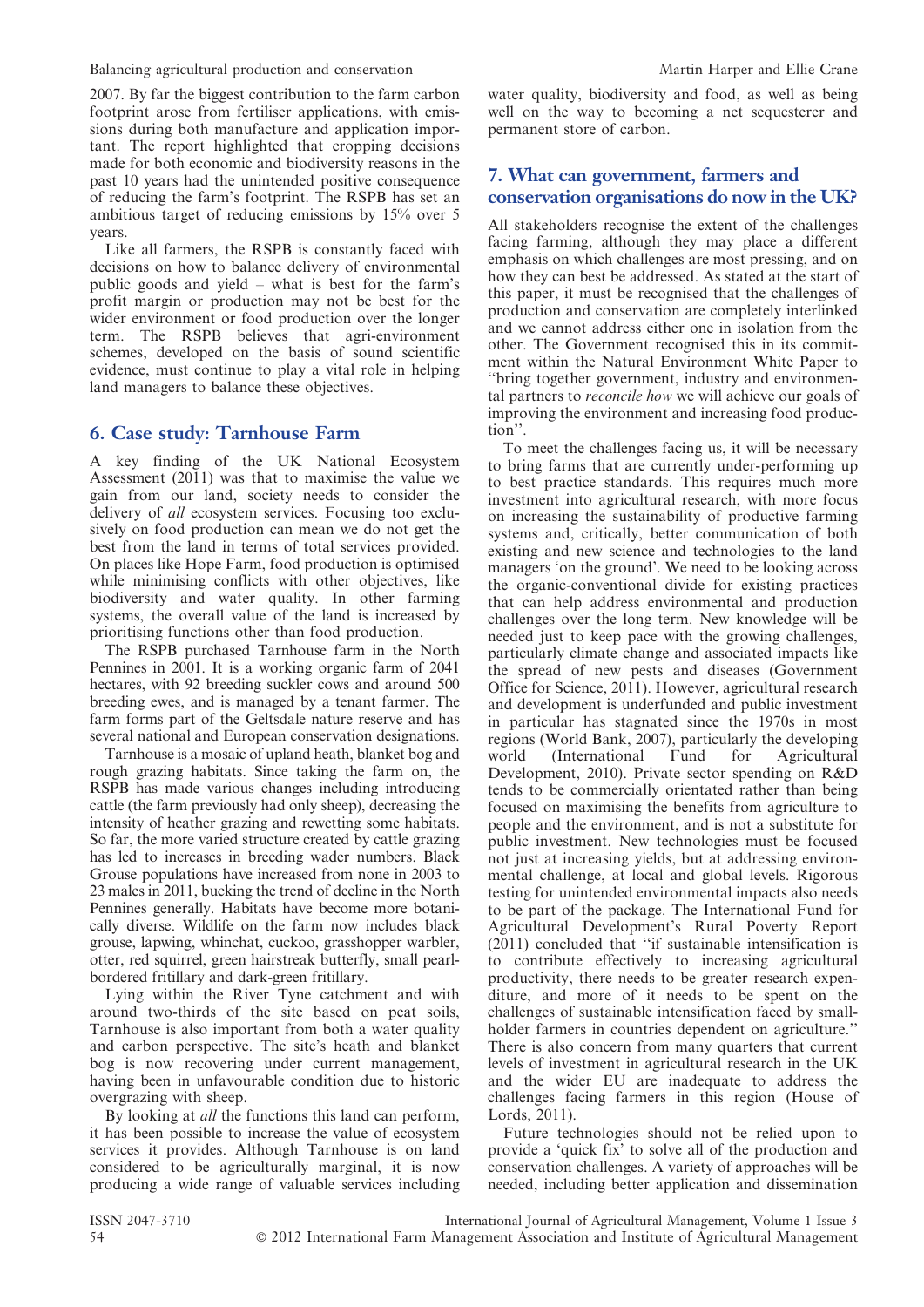of existing skills and knowledge. This needs to happen now. It takes a long time for a new technology to develop from initial research to widespread adoption by farmers. Nevertheless, new technology will undoubtedly play a part in meeting future challenges, and investment in agricultural research and development, along with effective mechanisms for disseminating knowledge to land managers, should be a priority for governments.

In the meantime, there are already many excellent examples of farms where production and conservation challenges are being addressed in a holistic way. For example, in the Cambridgeshire Fens conservationists and farmers have come together to create a Farmland Bird Friendly Zone. The project involves at least 14 farmers, managing more than 3,700 hectares of highgrade arable farmed land, and is generating a lot of interest from other farmers in the area. Farmers participating in the project are using their Environmental Stewardship agri-environment agreements to implement land management options that meet all the needs of farmland birds, while balancing this with the needs of the farm businesses. As well as helping farmland birds and bringing farmers together to discuss future plans, this project is generating a lot of positive publicity for farming in a part of the country where intensive agriculture dominates the landscape.

Agri-environment schemes are one mechanism for providing land managers with the support they need to maximise the potential of their land to provide both food and biodiversity. Although agri-environment in the UK has brought some notable successes, it is argued by many that it is not yet meeting its potential. Some of the issues are now being addressed, for example by Defra's project in England "Making Environmental in England "Making Environmental Stewardship More Effective''. Other projects, such as the Campaign for the Farmed Environment, aim to encourage uptake of existing scheme options to maximise the benefit of these schemes.

UK agri-environment schemes operate within the context of the Common Agricultural Policy (CAP). This policy will enter a new period in 2014, and the reforms agreed between now and then will be critical in determining the future direction of travel for agriculture. It is the RSPB's opinion that the Commission's proposals for CAP reform fail to address adequately either the production or the conservation challenges facing farming in the EU, and would not represent an efficient or justifiable use of taxpayers' money. The RSPB, alongside its Birdlife partners and others including many farmers, is calling for a real shift towards a policy that supports farming to become more sustainable, and meet all the challenges facing it. This will mean, among other things, more funding for measures like agri-environment schemes that have been proven to deliver benefits for farming and wildlife; more environmental improvement achieved from direct payments, and a shift of support towards farming systems that are delivering a variety of services to society.

#### 8. Conclusions

The pressures on land are many and increasing. We need to optimise our use of land by considering all the services any given parcel of land could potentially provide. This will mean some difficult choices. In some places, we will find there are win-wins: it will be possible to maintain or increase production while simultaneously increasing the delivery of other ecosystem services. This is what the RSPB is trying to achieve at Hope Farm. In other places, however, we will find that to secure the full range of ecosystem services we need it will be necessary to accept some loss of food production. It remains an open question as to how society can best optimise land use while respecting the rights of private land managers to take decisions on the use of their land. There is an urgent need for all stakeholders to discuss what approach to land allocation society wishes to adopt for the future.

The market alone will not deliver an optimum solution: history shows that short-term price signals generally override more strategic considerations in guiding decision making. Furthermore, the market does not adequately reflect the value of the public goods farming provides to society, nor the costs of negative impacts such as pollution and biodiversity loss.

As emphasised by the Future of Food and Farming Foresight report (Government Office for Science, 2011), meeting the challenges of making our food supply system more sustainable will require ''interconnected policy-making''. Many policy areas outside the food system have an impact on land use, including transport, energy, housing, employment, education, health, water management, biodiversity conservation and energy generation. The report highlights that achieving closer coordination of all these policies, at all levels from local to national, will be a major challenge but one that decision-makers must not duck.

The case studies (Hope Farm and Tarnhouse) described in this paper show two farming systems that are very different; however both make valuable contributions to UK agriculture. There is no one model for the future of farming. Intensive and extensive farms, conventional and organic, arable and livestock, lowland and upland can all form part of the mix. Government, scientists and land managers must focus on addressing the conflicts between farming and conservation to make all farming systems more sustainable. An evidencebased approach, building on sound scientific research and efficient dissemination of existing and new knowledge to land managers, will be critical.

#### About the authors

#### Martin Harper

Martin Harper (martin.harper@rspb.org.uk) has been the RSPB Conservation Director since May 2011 and oversees the Society's work on conservation policy and advocacy, research and acquisition of nature reserves. Prior to joining the RSPB in 2004 as Head of Government Affairs, Martin spent five years as Conservation Director at Plantlife International, having previously run Wildlife & Countryside Link. Educated at Oxford and University College London, Martin undertook fieldwork in the Comores and Mongolia before embarking on a career in policy and advocacy. Away from work, Martin enjoys family life in Cambridge and the North East coast with his wife and two children. He claims that running keeps him sane,